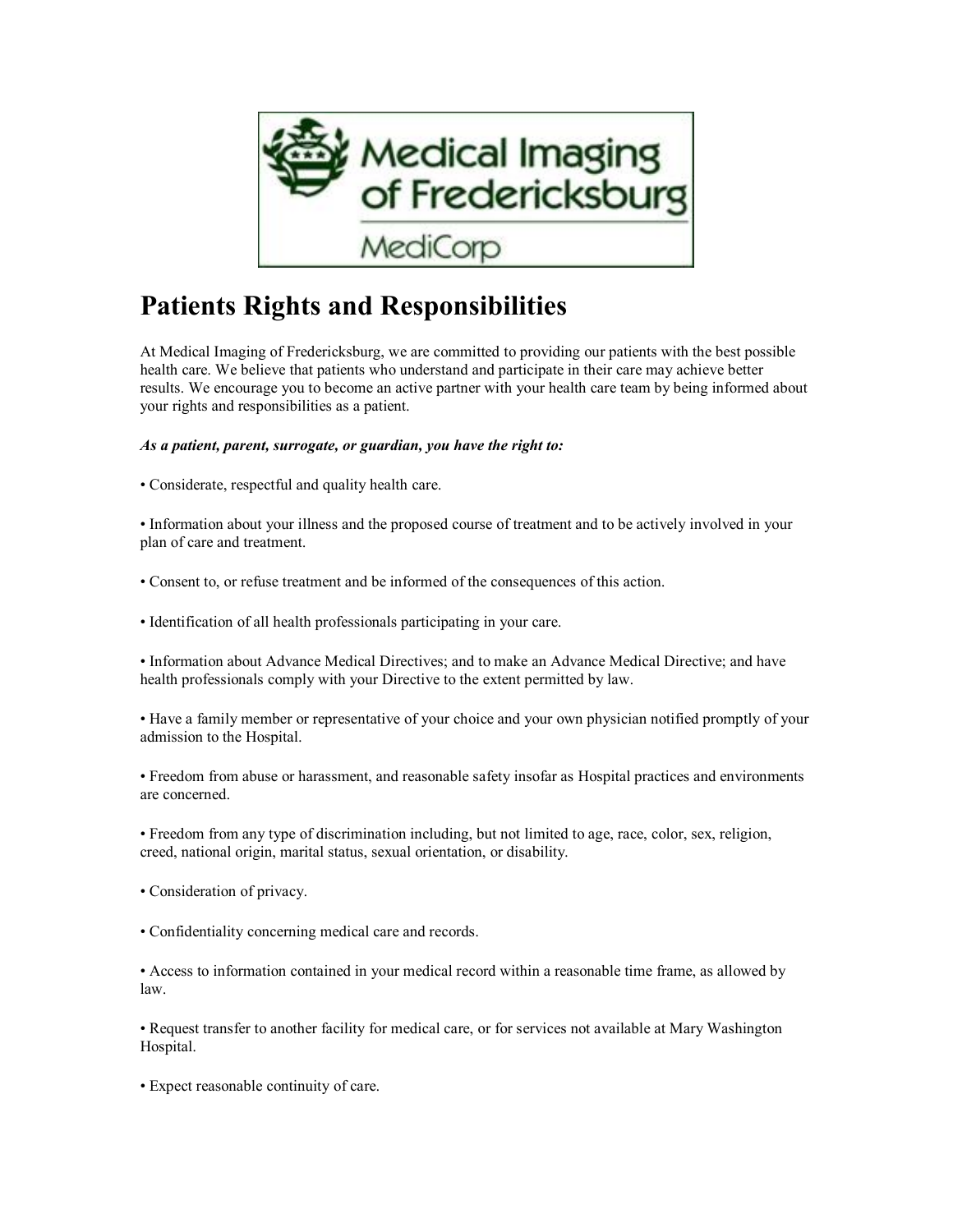• Be informed of the existence of business relationships between the Hospital, the health system, and other providers.

- Consent to or decline to participate in proposed research studies.
- Be free from any form of restraints that are not medically necessary.
- Appropriate assessment and management of pain.
- Information about the Hospital's Patients' Rights Policy and Complaint Resolution Process.

• Request consultation to assist in the resolution of ethical dilemmas. Please call 540.741.1478 or contact the Facility Manager.

• See your Hospital bill, have it explained to you, and to inquire about financial assistance in paying your bill or filing insurance forms.

## *As a patient, parent, surrogate, or guardian, you have the responsibility to:*

- Provide all necessary personal and medical history required for your treatment.
- Provide the Hospital with your current Advance Medical Directive, if you have enacted one.
- Be considerate and respectful of members of the health care team.

• Ask if you do not understand your illness or proposed treatment plan and to request more information if you need it.

- Accommodate the legitimate needs of the Hospital, other patients, medical staff or Hospital employees.
- Tell your physician if you are not willing or able to follow the treatment plan recommended for you.
- Participate actively in continued care after discharge from the Hospital and keep follow-up appointments.

• Provide the information necessary to process your medical insurance, and make the appropriate financial arrangements regarding your Hospital bill.

• Be responsible for the safekeeping of clothing, money, and personal items you choose to keep with you.

• Parents and guardians have the additional responsibility to ensure that the patient follows the agreed upon course of treatment.

We are pleased to address any questions or concerns that you may have about these rights and responsibilities, your hospitalization, or the care provided to you. If you have a complaint or concern, we recommend that patients first attempt to resolve any issues with the department/unit in which the problem occurred.

## **If these attempts are unsatisfactory, or if you are not comfortable doing so, call the**